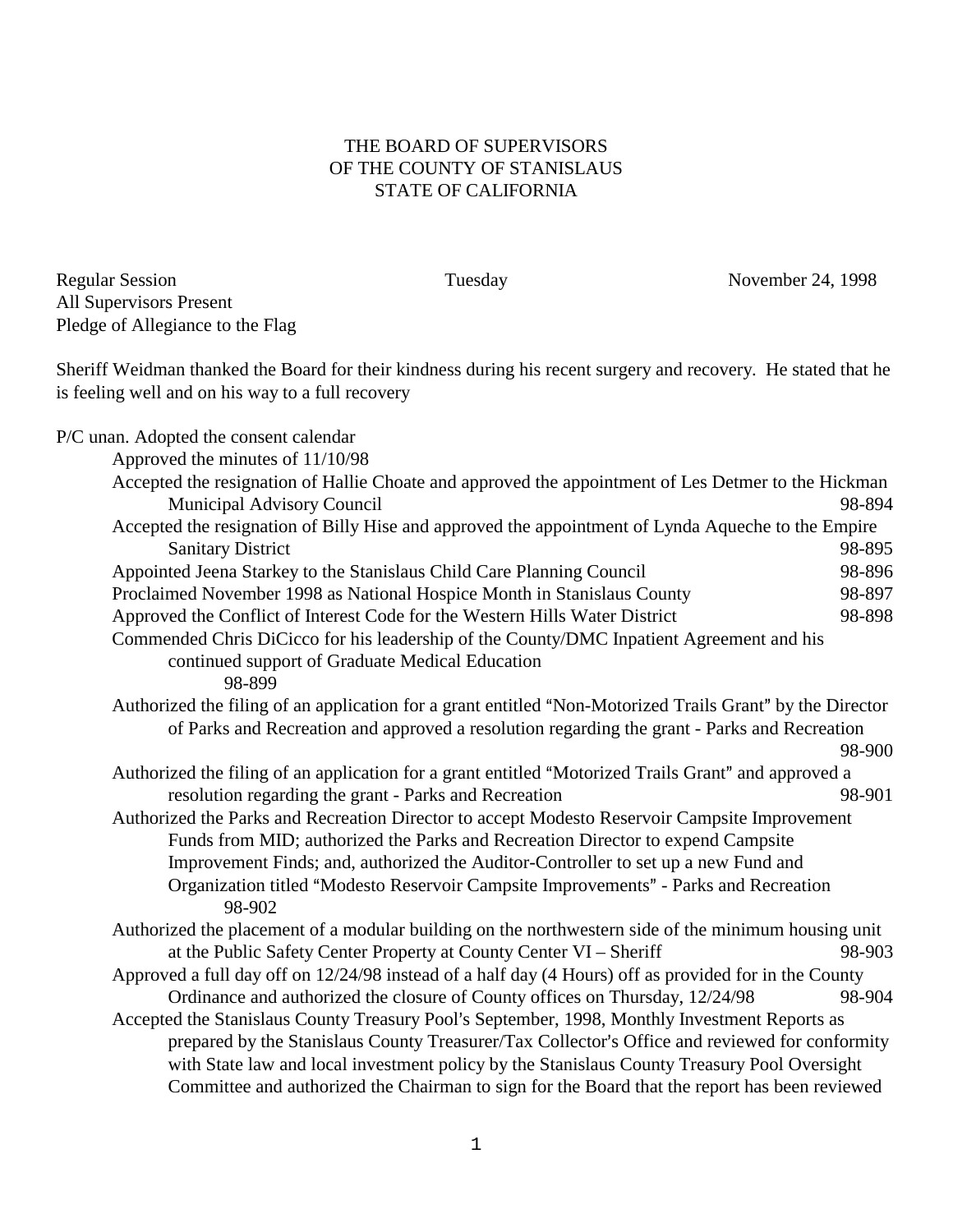and accepted- Treasurer/Tax Collector 98-905

Approved the CSA accepting a California Healthy Cities and Communities Grant agreement with the Public Health Institute on behalf of the Harvest Bank; authorized CSA to act as the Fiscal Agent on behalf of the Harvest Bank in relation to the California Healthy Cities and Communities Grant agreement (#752A-8805-G2321) for the period of 9/1/98 through 8/31/99; authorized the Director of CSA, or his Assistant Director Designee, to sign the grant agreement and any amendments not to exceed the original contract amount of \$25,000; authorized CSA to contract the entire grant amount of \$25,000 in pass-through to the Harvest Bank for the period of 9/1/98 through 8/31/99; authorized the Director of CSA, or his Assistant Director Designee, to sign the agreement with the Harvest Bank and any amendments not to exceed the original contract amount of \$25,000; and, authorized and directed the Auditor-Controller to make the appropriations and estimated revenue adjustments - Community Services Agency 98-906

 Approved to reinvest a portion of FY 97/98 savings From Out-of-Home Care Cost and authorized the Auditor-Controller to transfer \$40,651 in General Funds 98-907

Authorized the transfer of \$19,850 from the Appropriations for Contingency budget to the Agricultural Commissioner's budget and directed the Auditor-Controller to increase appropriations and make the necessary financial transactions 98-908

Approved the final contract CO #3 for the Thermoplastic Pavement Marking Program, STPLH-5938(036) with the Chrisp Company of Fremont, CA in the amount of -\$33,850.91 for a contract total of \$280,352.61 98-909

Approved the agreement to remove and salvage the collapsed historical steel-truss bridge at River Road and Orestimba Creek in the amount of \$30,000, with Rex Whorton and authorized the Chairman to execute the agreement 98-910

Approved the Salida Planned Development Storm Drain account expenditure to Delamare-Fultz Engineering and authorized the Auditor-Controller to issue a warrant in the amount of \$2,050 payable to Delamare-Fultz Engineering example of the state of the 98-911

Set public hearing for Denair Community Plan Update - Stanislaus County and RRM Design Group for 12/15/98 at 7:15 p.m. 98-912

Set a public hearing for General Plan Amendment No. 97-01 and Rezone Application No. 97-01 - Signature Development, Inc., for 12/15/98 at 7:20 p.m. 98-913 Accepted the Sheriff's Report on the Inmate Welfare Fund 98-914

P/M unan. Approved contract with 4-H Council to design and build our 1999 County Exhibit at the California State Fair for \$7,000 and authorized the Chairman to sign the contract; approved expenditure for \$3,500 from Cooperative Extension Fund #0100 Org #0021100, Account #65650 for the first installment of the contract to 4- H Council after 11/24/98; approved expenditure from Cooperative Extension Fund #0100, Org #0021100, Account #65650 for the second installment of contract for \$3,500 to 4-H Council after the opening of the 1999 California State Fair in August, 1999; and, approved the designation of 4-H Council as the receiver of any award moneys for the exhibit 98-915 (1-246

M/C unan. Authorized the Sheriff to submit an application to Board of Corrections for Mentally Ill Offender Crime Reduction (MIOCR) Planning Grant Funds through the California Board of Corrections as authorized by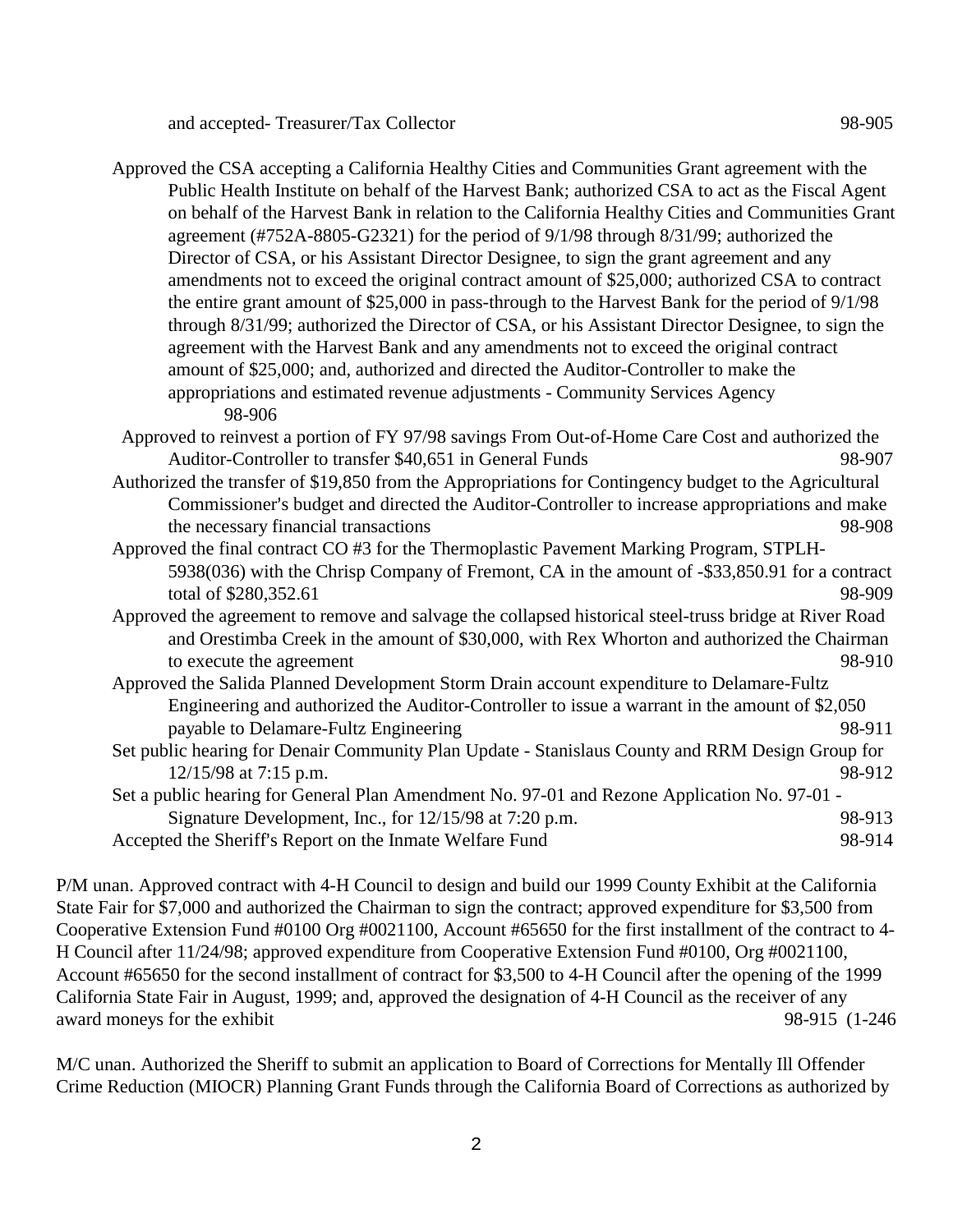SB 1485; authorized the Sheriff, or his Designee, to sign the Mentally Ill Offender Crime Reduction Planning Grant application; appointed members, as listed in the resolution, to the MIOCR Strategic Committee; authorized the Sheriff to contract for a consultant to work with the MIOCR Strategic Committee to assess Stanislaus County needs and develop a plan - Sheriff/Mental Health; and, adopted a resolution required by the Board of Corrections - Sheriff/Mental Health 98-916 (1-1215

S/M (4-1)(Paul opposed) Approved contract with Gez Architects Engineers to prepare design-build bid document for the Fleet Services Facilities; authorized the CEO to sign the contract on behalf of the Board; approved design-build as the project delivery system; and, authorized the project team to start prequalifying design-build contractors 98-917 (1-2244

M/C unan. Approved the expenditure of \$270,000 in Public Facility Fees (PFF) for equipment purchase for the County Park System and authorized the Auditor-Controller to transfer Public Facility Fees 98-918 (1-2682

S/P unan. Approved the FY 1998-1999 Temporary Aid to Needy Families (TAN) Probation Expenditure Plan for the Federal Funds available through the Comprehensive Youth Services Act (TANF) - Probation 98-919 (2-2937

M/C unan. Accepted portions of Parkdale Drive between Hatch Road and Rosemore Avenue for maintenance by Stanislaus County and accepted a portion of Riverdale Avenue between Parkdale Drive and Rosemore Avenue for maintenance by Stanislaus County 98-920 (2-2374

Applicant withdrew request for a public hearing to consider the appeal of the Planning Commission's approval of Use Permit #97-31 for Demergasso Ranches, Inc. Public hearing cancelled 98-921 (1-2090

S/C unan. Approved the Final Cost Reimbursement for Demolition of a structure located at 417 Broadway Avenue in Modesto 98-922 (1-2162

Referred to LAFCO a letter from the Turlock School Districts regarding the adoption of two resolutions No. 1/1998-99 and No. 2/1998-99 annexing territory, entirely located in the city limits of Turlock, to their Community Facilities District No. 1991-1

Referred to the Auditor-Controller a resolution from the Mountain Valley Fire Protection regarding their calculations for Proposition 4, Government Spending Limit for the District

Referred to DER a letter from the California Environmental Protection Agency regarding Underground Storage Tank Upgrade Deadline of 12/22/1998

Referred to Chief Probation Officer and CEO notices from the Board of Corrections regarding an upcoming bidders conference, application, instructions, and time lines for demonstration grants to be funded under the recently approved Juvenile Crime Enforcement and Accountability Challenge Grant Program

Referred to Director of MIS and Chief Executive Officer a letter from Charter Communications regarding the Sonic Communications, Inc. Franchise/Performance Bond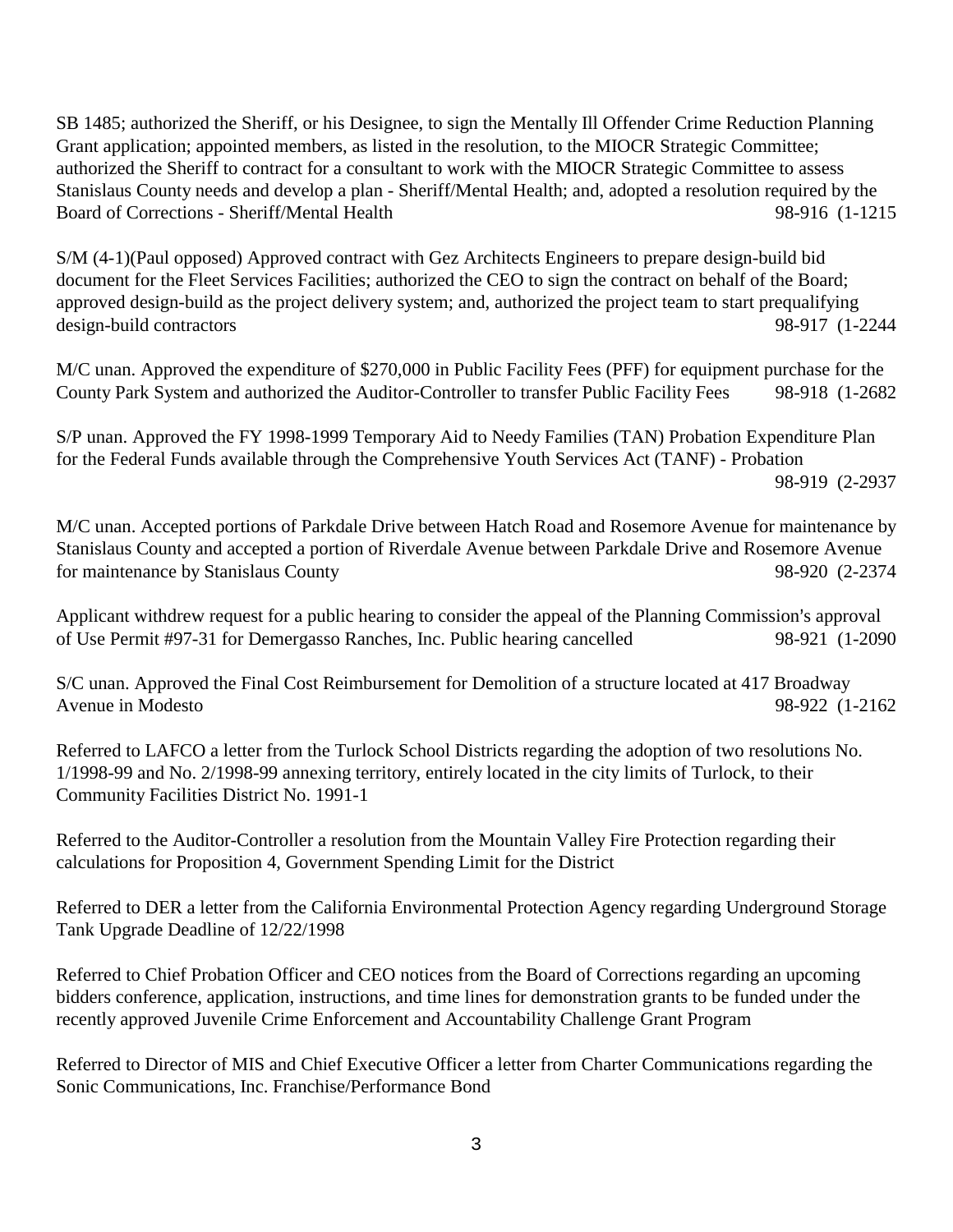Acknowledged receipt of claims and referred to the CEO-Risk Management the following claims: Shirley Mae Brown, Stephanie Haygood, Krissey Dick, Amy Dempsey, Shelly Azevedo, Candy Azevedo; and, Melvin Freeman

P/C unan. Approved the North McHenry Revenue Sharing Agreement between the City of Modesto and the County item as Too Late for the Agenda based upon the fact that the terms were agreed upon after the agenda was completed and that the Board found there was a need to take immediate action 98-923 (2-1503)

S/P unan. Approved the terms of the North McHenry Revenue Sharing Agreement between the City of Modesto and the County; authorized staff to develop an agreement between the City of Modesto and the County regarding the sharing of revenue and provision of City services in the north McHenry area based on the terms approved by the Board; and, directed staff to return to the Board for approval and signature of the agreement by 12/8/98 98-924 (2-1503

Supervisor Paul represented the County at the Annual CSAC Conference where she attended workshops regarding matters that impact counties and recommended that we invite State Senator Peace to hold a joint public on hearing on local finances with our neighboring counties

Supervisor Caruso attended the Annual Community Hospice dinner.

Supervisor Mayfield attended a meeting on the proposed fish hatchery at LaGrange with State and County officials

Supervisor Simon represented the Board at an event honoring Chris DeCicco, CEO of DMC, upon his transfer to Philadelphia, Pennsylvania

Under Sheriff Zane Clark made a verbal report on the Inmate Welfare Fund

The CEO announced that the Clerk to the Board of Supervisors, Christine Ferraro Tallman, is the 1998 President of the California Clerk of the Board of Supervisors Association; County Librarian Starrett Kreissman was named the Member of the Year at the 100th Annual Conference of the California Library Association and she is the President of the California County Library Association; Mental Health Director, Larry Poaster, is the President of the California Conference of Mental Health Directors; and, the CSA Director, Jeff Jue, is the President of the California Welfare Directors Association.

Adjourned to Closed Session at 11:25 a.m. for: Conference with Legal Counsel - Existing Litigation - Superior Court Action 169955 - Faye Slusher and Wayne Karlee vs. Fernando Gonzalez; Jesus Galvan, Faviola Galvand; John Hildago; County of Stanislaus. Government Code Section 54954.5(c). Conference with Legal Counsel - Existing Litigation - Superior Court Action 151427 - Daniel Leroy Cheatham and Debra Cheatham vs. Colbie Larae Glaeser, David Glaeser, Todd Peltzer, Dennis M. Hitch, Denise H. Hitch; County of Stanislaus. Government Code Section 54954.5(c). Conference with Legal Counsel - Existing Litigation - County of